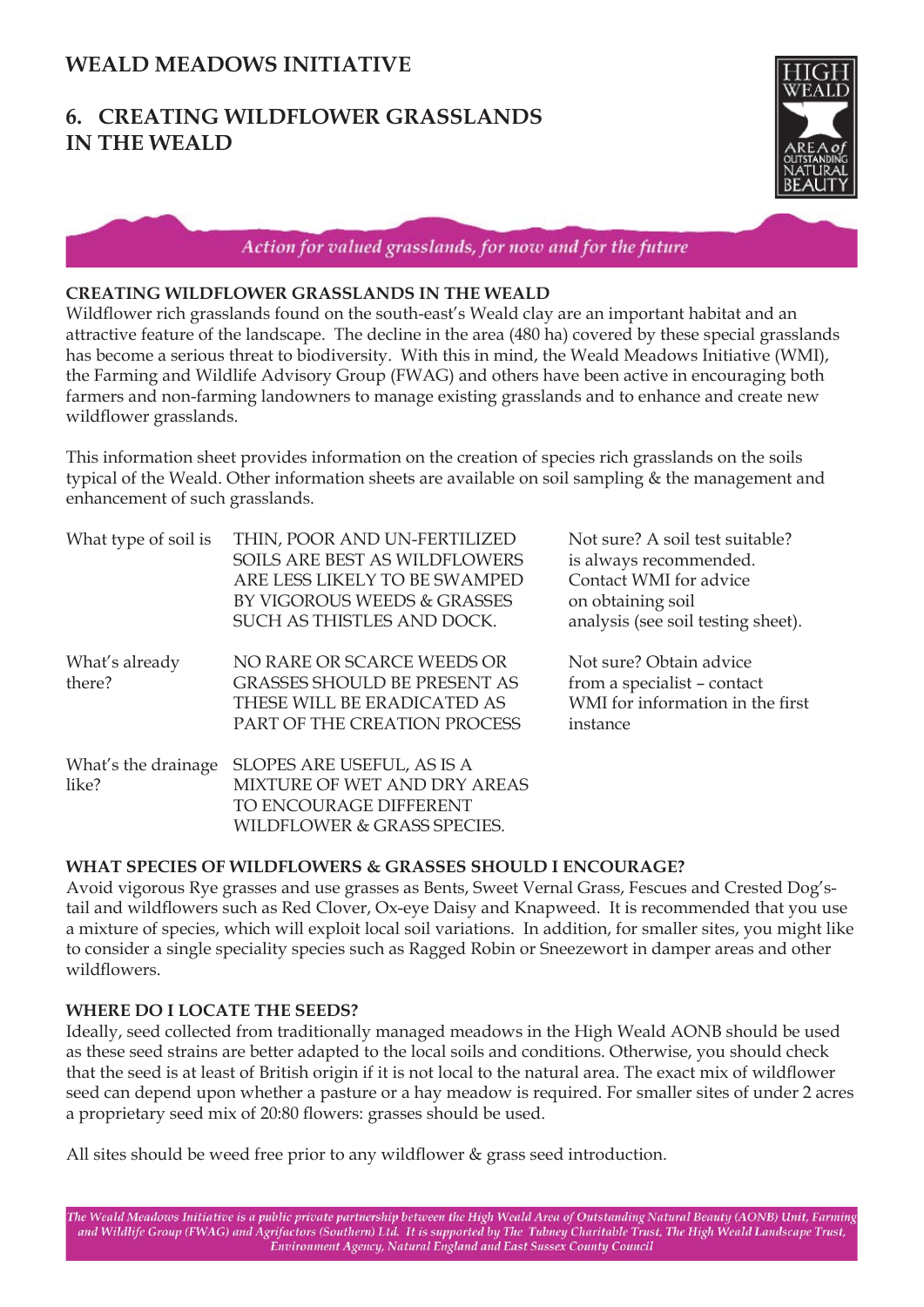# **HOW MUCH SEED WILL I NEED?**

The recommended rate of seeding using Weald Native Origin Seed (WNOS) is 15kg per hectare or 8kg/ acre. A 100g packet of natural mixed seeds will be sufficient for an area up to 25 square metres.

If WNOS is not readily available or for larger sites another option is to use 16 kg of semi-commercial grass seed per hectare with 5kg per hectare of WNO wildflower seed.

# **WHAT EQUIPMENT AND SKILLS DO I NEED?**

You will need to source a variety of machinery/ animals depending on the scale and future management of your grassland. As a minimum you will require a plough or rotivator, power harrow or harrow/ rake, a hoe, mower/topper and if using a weed killer, a sprayer, which can either be hand held or tractor mounted.

## **HOW LONG IS IT GOING TO TAKE TO ESTABLISH?**

Two years to establish, then an annual regime to manage the grasslands as a hay meadow or a grazing pasture. More information on enhancing existing grassland and managing your grassland is available in separate leaflets available from WMI.

### **HOW DO I GET STARTED?**

Preparation is critical to the future success.

All crop and sward residues need to be removed, using chemical and mechanical methods, to create a stale seed-bed ready for the sowing of wildflower seed in the autumn. The use of a contact herbicide such as Glyphosate "Round Up") may be required if time is short or Couch grass, Dock or Creeping Thistle are present.

If only a few perennial weeds are present or organic control methods are preferred, it is possible to use mechanical methods only. This would require additional preparation in the Spring before sowing. Contact WMI for more information on this and on the use of herbicides.

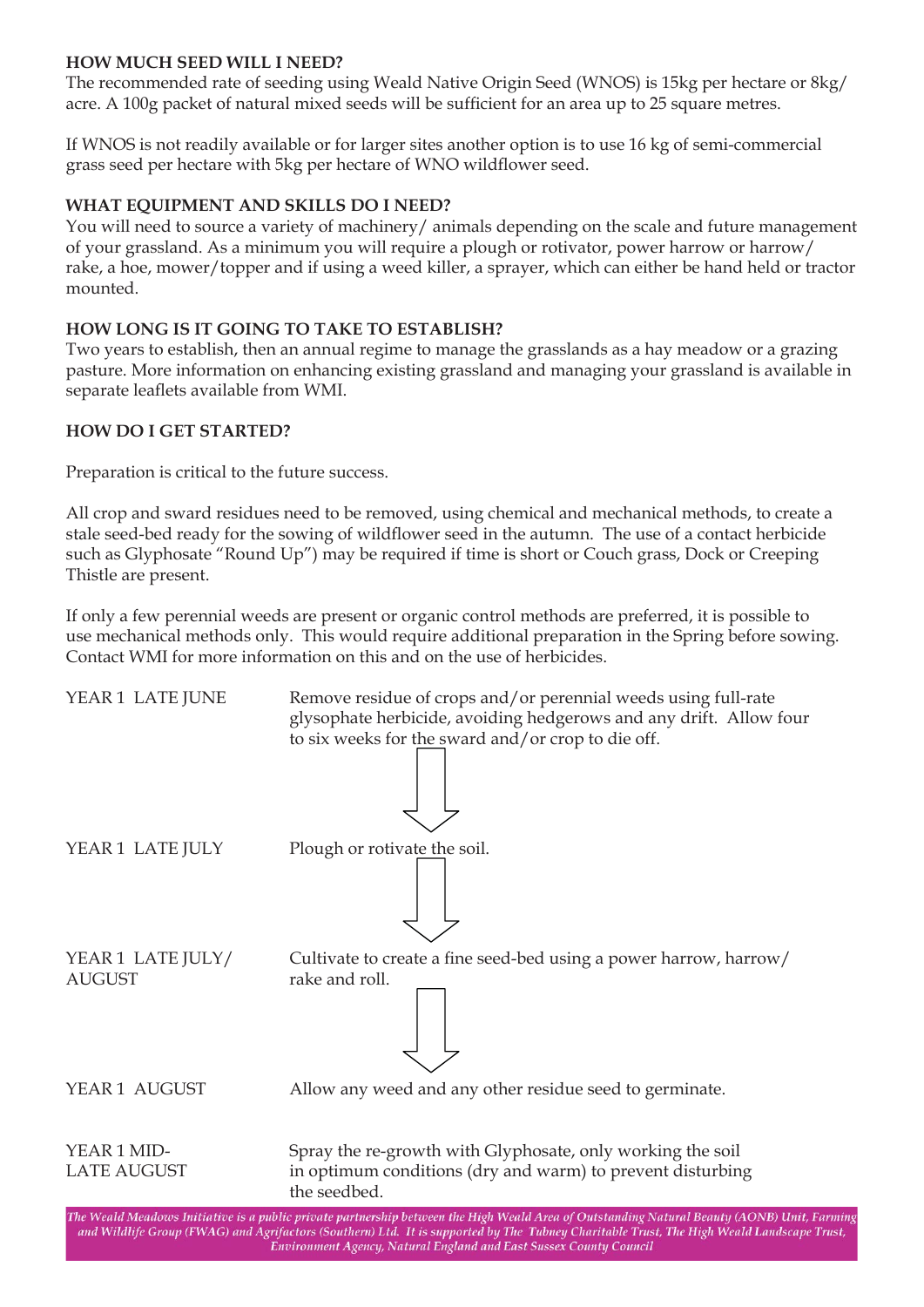

 HAY MEADOW GRAZING PASTURE In late July cut after most of the species Graze lightly in the spring and summer to have set seed and then graze the re-growth allow wildflowers to see seed and have a from September to November/December main grazing season in late summer until the soil becomes too wet. through to autumn/winter.